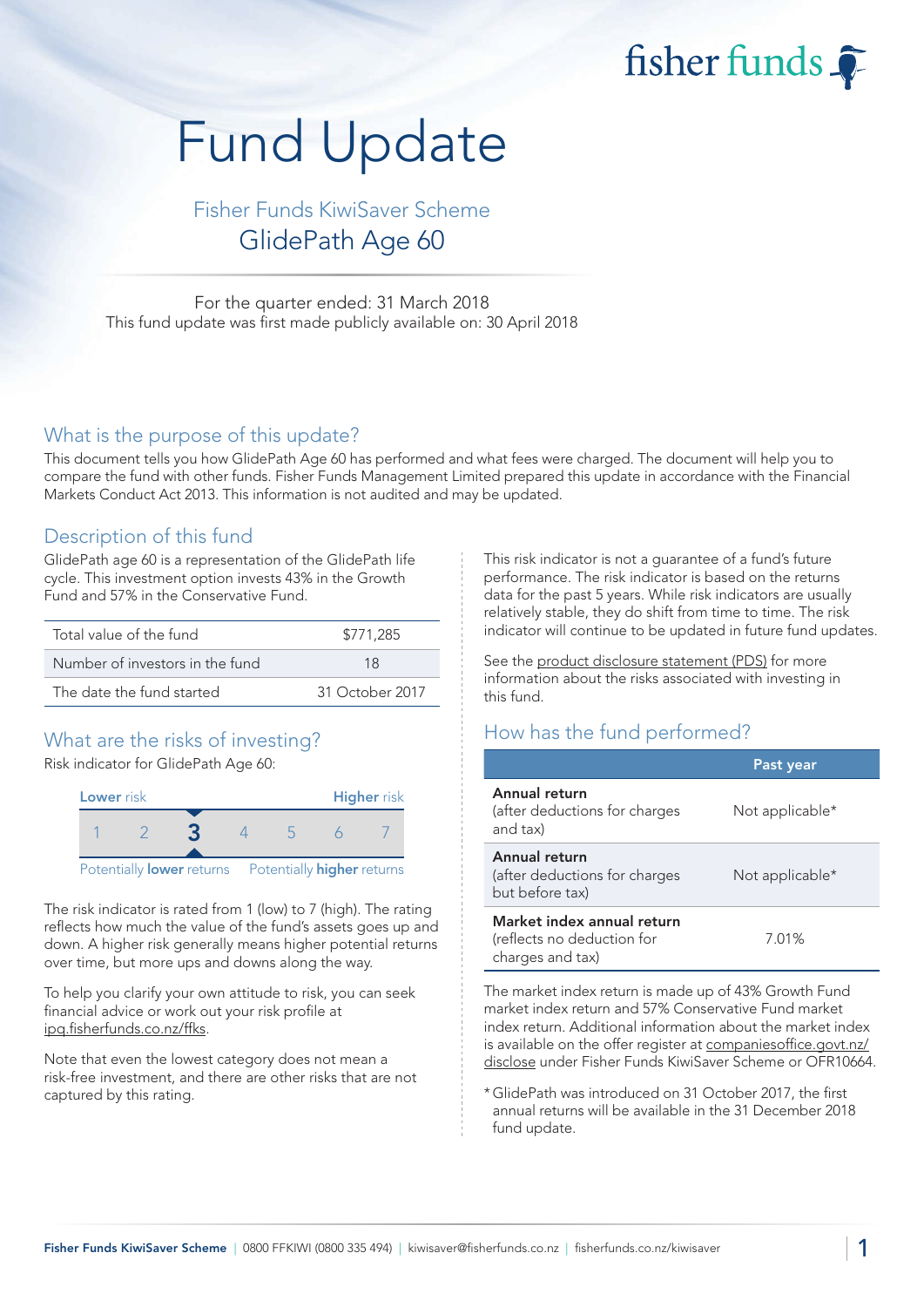## What fees are investors charged?

Investors in GlidePath Age 60 are charged fund charges. In the year to 31 March 2017 these were:

|                                                       | % of net asset value   |  |
|-------------------------------------------------------|------------------------|--|
| <b>Total fund charges</b>                             | 1.19%                  |  |
| Which are made up of:                                 |                        |  |
| <b>Total management and</b><br>administration charges | 1.19%                  |  |
| Including:                                            |                        |  |
| Manager's basic fee                                   | 0.89%                  |  |
| Other management and<br>administration charges        | 0.15%                  |  |
| Total performance-based fees <sup>1</sup>             | 0.15%                  |  |
| Other charges:                                        | \$ amount per investor |  |
| Annual membership fee                                 | \$36                   |  |

Small differences in fees and charges can have a big impact on your investment over the long term.

## Example of how this applies to an investor

Sarah had \$10,000 in the fund at 31 October 2017 and did not make any further contributions. At 31 March 2018, Sarah received a return after fund charges were deducted of \$70 (that is 0.70% of her initial \$10,000). Sarah also paid \$15 in other charges. This gives Sarah a total return after tax of \$55 for the period.

# What does the fund invest in?

#### Actual investment mix

This shows the types of assets that the fund invests in.



#### Target investment mix

This shows the mix of assets that the fund generally intends to invest in.



#### Currency hedging

The benchmark currency hedge ratios for each asset class (hedged into NZD) are: International fixed interest 100%; Listed property (overseas portion) 70%; Australian equities 70%; International equities 50%.

#### Top 10 Investments

| <b>Name</b>                                                            | % of fund<br>net assets | <b>Type</b>                  | Country   | Credit<br>rating<br>(if applicable) |
|------------------------------------------------------------------------|-------------------------|------------------------------|-----------|-------------------------------------|
| ANZ 10 A/C - CURRENT ACCOUNTS                                          | 3.29%                   | Cash and cash equivalents    | NZ.       | <b>NA</b>                           |
| GOVERNMENT OF NEW ZEALAND 5.5% 15-APR-2023                             | 1.97%                   | New Zealand fixed interest   | <b>NZ</b> | $AA+$                               |
| GOVERNMENT OF NEW ZEALAND 4.5% 15-APR-2027                             | 1.84%                   | New Zealand fixed interest   | NZ        | $AA+$                               |
| GOVERNMENT OF NEW ZEALAND 6.0% 15-MAY-2021                             | 1.71%                   | New Zealand fixed interest   | <b>NZ</b> | $AA+$                               |
| <b>GOVERNMENT OF THE UNITED STATES OF AMERICA</b><br>2.25% 15-NOV-2024 | 1.37%                   | International fixed interest | US        | $AA+$                               |
| GOVERNMENT OF NEW ZEALAND 2.75% 15-APR-2025                            | 1.26%                   | New Zealand fixed interest   | <b>NZ</b> | $AA+$                               |
| GOVERNMENT OF NEW ZEALAND 3.5% 14-APR-2033                             | 1.23%                   | New Zealand fixed interest   | NZ        | $AA+$                               |
| <b>BAYFAIR MALL</b>                                                    | 1.17%                   | Unlisted property            | ΝZ        | <b>NA</b>                           |
| RABOBANK NEDERLAND FRN 22-MAR-2021                                     | 1.07%                   | New Zealand fixed interest   | NZ        | $A+$                                |
| <b>GOVERNMENT OF THE UNITED STATES OF AMERICA</b><br>1.75% 28-FEB-2022 | 1.05%                   | International fixed interest | US        | $AA+$                               |

The top 10 investments make up 15.95% of the fund.